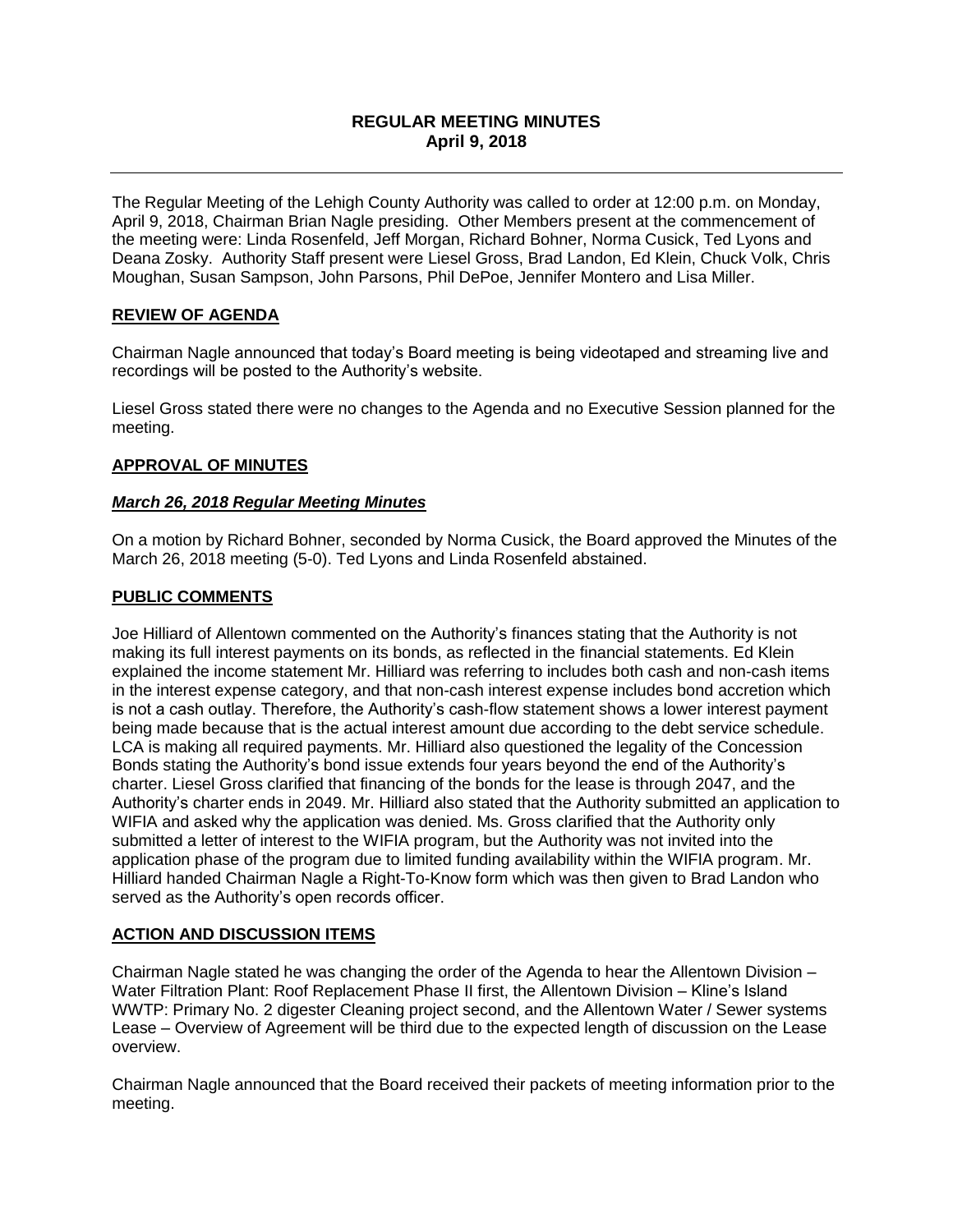## *Allentown Division – Water filtration Plant: Roof Replacement Phase II*

Phil DePoe provided a PowerPoint presentation showing the buildings and their locations for Phase II of the Water Filtration Plant Roof Replacement project. Mr. DePoe gave an overview of the project noting the project also is recommended in the independent engineer's report required by the Authority's concession bonds trust indenture. Ten out of thirteen roofs are planned for replacement in 2018. The project will be funded by the LCA Allentown Division. Mr. DePoe is asking for approval of the Capital Project Authorization for the Construction Phase in the amount of \$356,325.00 which includes the Professional Services Authorization to D'Huy Engineering in the amount of \$21,400.00 and the General Contract Award to Alan Kunsman Roofing in the amount of \$309,925.00.

Chairman Nagle asked what type of equipment is housed in the buildings. Mr. DePoe stated that it varies; booster pumps, electronics and controls, boilers, and SCADA.

Glenn Hunsicker, Allentown, asked if there was consideration for metal roofing rather than asphalt shingles. Mr. Parsons said that metal roofing was looked into when the project was originally scoped but was very costly and not considered for the project.

John Donches, Emmaus, commented that some of the roofs have been on since the 1950s so why haven't these been on a maintenance schedule. Mr. Parsons replied that most of the roofs are slate, which has a longer life. The new roofs will be on a maintenance schedule. Mr. Donches also asked why the use of a built up roof rather than a membrane. Mr. Parsons said foot traffic can be a problem with membrane roofs.

Chairman Nagle proceeded by saying that a motion had been made and seconded. A vote was taken and the Board approved the project (7-0).

#### *Allentown Division – Kline's Island WWTP: Primary No. 2 Digester Cleaning*

Phil DePoe gave an overview of the project describing the digester cleaning process. Deana Zosky asked why we do not use in-house staff and use a contractor to clean the digesters. John Parsons stated that the Authority has less staff than before and also the union was in favor of hiring a contractor versus having Authority staff do the cleaning, which is an intense, short-term effort. The project will be funded by the LCA Allentown Division. Mr. DePoe is requesting approval of the Capital Project Authorization for the Construction Phase in the amount of \$122,089.00 which includes the Professional Services Authorization to GHD, Inc. in the amount of \$2,819.00 and the General Contract Award to Denali Water Solutions LLC in the amount of \$104,270.00.

Lynn Donches, Emmaus, asked what happens to the contingency fee if it's not used. Mr. DePoe explained what a contingency fee is and noted that if the fees are not used, they stay in the fund as unspent and can be used for other expenses in that fund.

Glenn Hunsicker, Allentown, asked why an engineering consultant is needed on this project and why it was not done in-house using boiler plate specifications to save money. Mr. DePoe said the spec book preparation is a large part of the project. Ted Lyons commented that in his life-long experience in the construction business, when a construction project is initiated, an engineer is required to write the specs, to control the bidding process, to evaluate the incoming bids and to question and evaluate the contractors. Chairman Nagle asked if the consultant will be on site to assure that the work is done to spec. Mr. DePoe replied yes, it is a standard practice.

Tom Hahn, Allentown, asked what type of containers are used and what is used on the walls to not attract buildup. Chuck Volk explained the floating cover and how they work to minimize deterioration of the interior walls so they do not require coating after cleaning.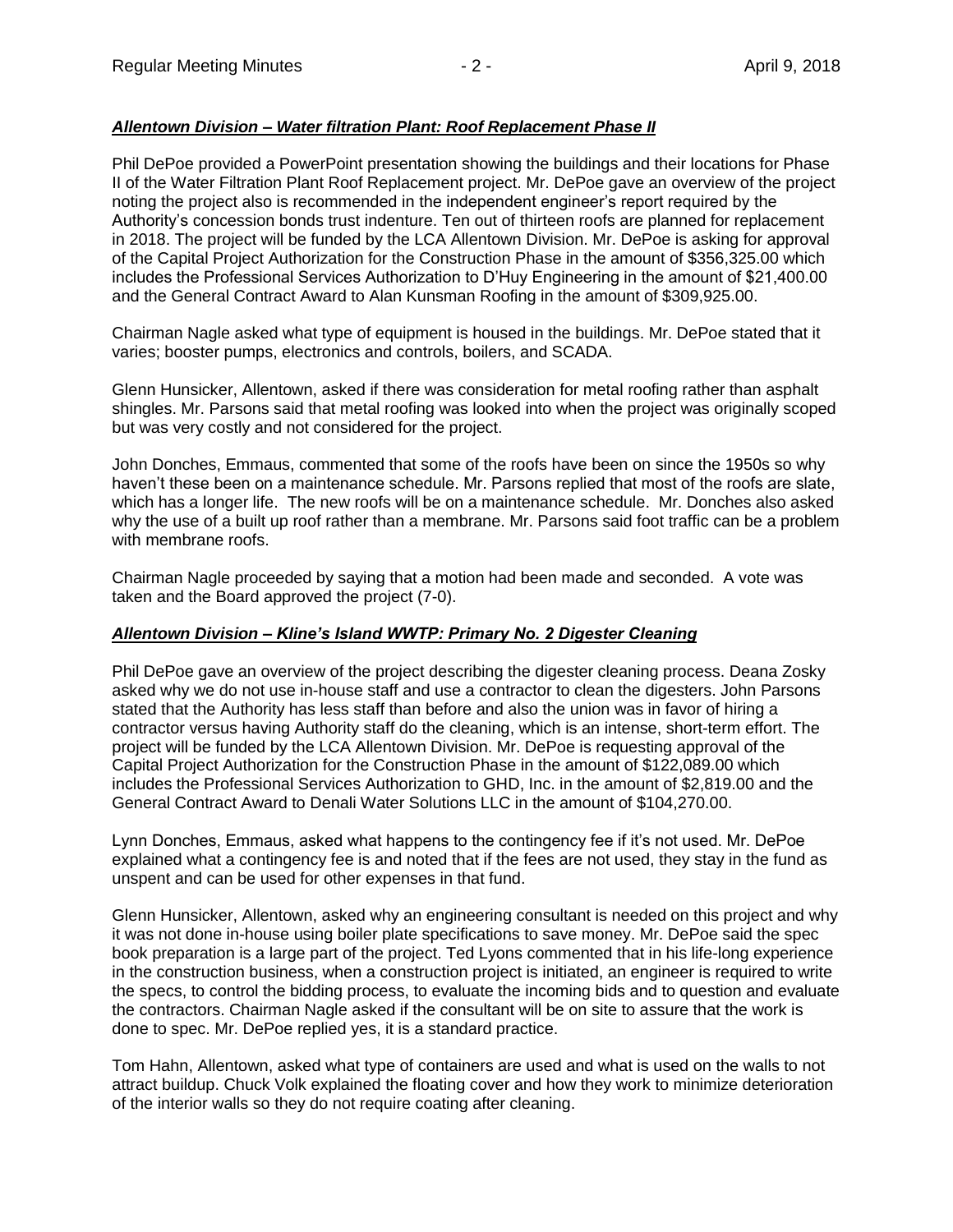On a motion by Norma Cusick, seconded by Ted Lyons, the Board approved the Capital Project Authorization for the Construction Phase in the amount of \$122,089.00 which includes the Professional Services Authorization to GHD, Inc. in the amount of \$2,819.00 and the General Contract Award to Denali Water Solutions LLC in the amount of \$104,270.00 (7-0).

#### **Allentown Water / Sewer System Lease – Overview of Agreement**

Liesel Gross commented that the reason for this presentation is to review the terms of the lease agreement for the five out of nine Board members that are new since 2013, and also in preparation for the Authority-authorized financial modeling project, which results will be available at the April 23, 2018 meeting. Key provisions of the lease agreement were reviewed via a PowerPoint presentation and discussed, along with a high level review of current financial challenges, impacts of the lease debt and intensive capital improvement requirements.

Tom Hahn, Allentown, asked how the \$500,000.00 annual payment to Allentown is used and whether those funds are put toward the water and sewer system upgrades. Liesel Gross stated the annual city payment is a term of the lease and the City would need to answer the question of how those funds are used after LCA pays the annual city payment.

Liesel Gross stated more information on the Authority's challenges under the lease will be discussed at the April 23<sup>rd</sup> meeting. Representatives from CH2M, Davenport and Raftelis will be in attendance to provide a review of the full-term financial model that has been developed and to present key recommendations from the project team for revenue enhancements and capital improvements prioritization, and setting a schedule for refinancing the 2013C bonds.

Deana Zosky commented on the importance of using the financial model particularly because the Authority cannot raise rates above the rate cap.

Glenn Hunsicker asked Liesel Gross to expand on the meeting that was held with the EPA and DEP and 14 municipalities regarding the Administrative Order to eliminate sanitary sewer overflows. Ms. Gross explained the purpose of the meeting was to discuss a path forward. EPA and DEP are looking for a Regional Flow Management Plan that focuses on flow metering and flow modeling, establishing where the peak flows are coming from, and then detailing the collection system improvements and rehabilitation moving forward to address the program goals. The municipalities are working together to develop this Plan for joint submission to EPA.

John Donches, Emmaus, asked about existing municipal cost sharing contracts with Allentown and if they will change. Liesel Gross stated that any cost sharing change would require renegotiating agreements with the City, municipal entities and the Authority. Deana Zosky commented that we are talking about the watershed and each municipality is responsible for their impact; it needs to be made fair and systematic.

Tom Hahn thanked the Authority for assisting with a problem where a company wanted to dump into the sewer and a phone call stopped that from happening. Mr. Hahn asked that the Authority make sure that all the municipalities understand what the new regulations are. Ms. Gross stated that the City updated its Industrial Pretreatment Ordinance in 2017 and that the Authority has been implementing the new program under the lease and working with the municipalities to ensure the Ordinance is adopted and followed.

# **MONTHLY PROJECT UPDATES / INFORMATION ITEMS**